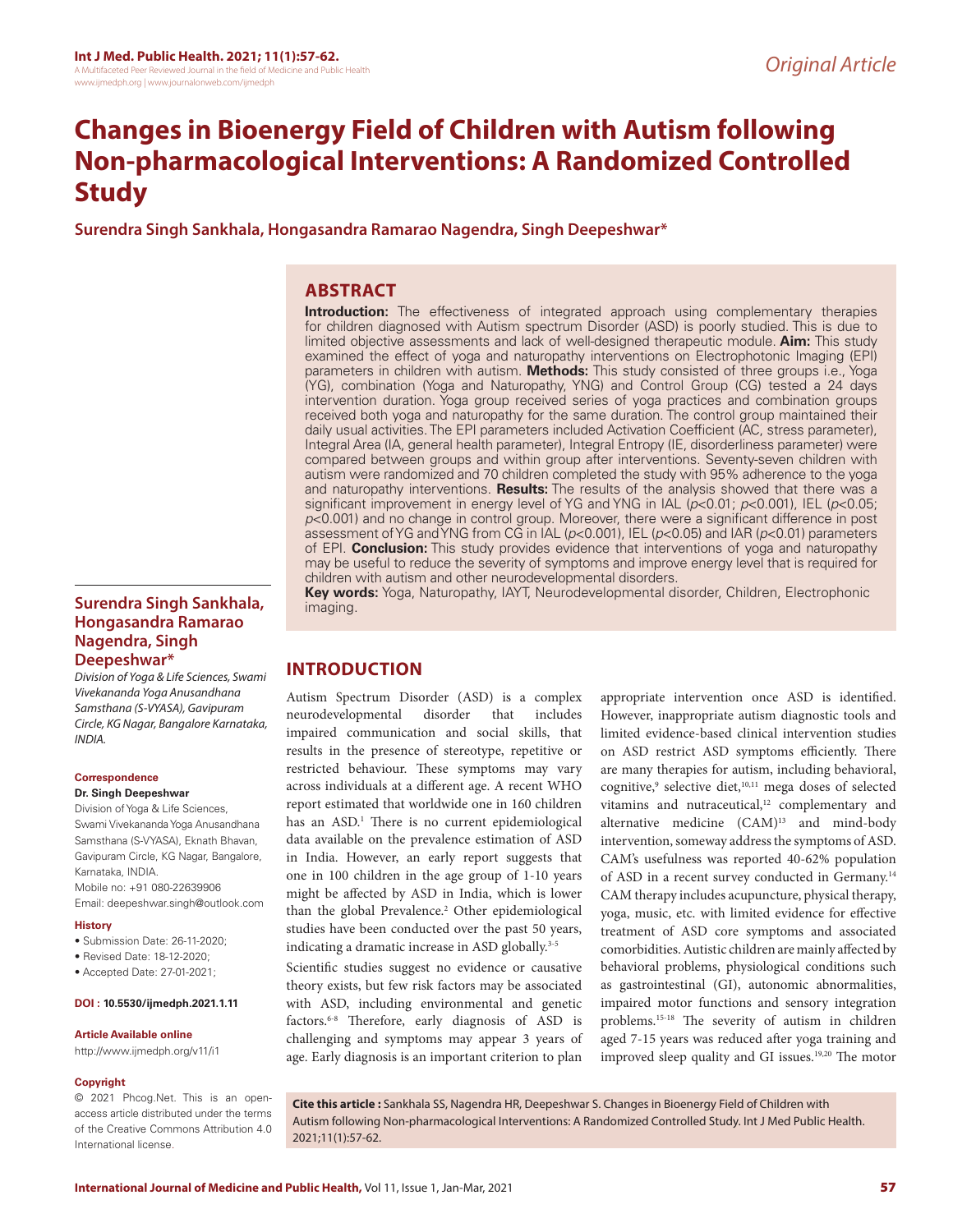impairment and improper coordination were enhanced by after 8-weeks of yoga training.21

Further, the behavioral, social and emotional patterns of ASD children were improved following either yoga, dance, or music therapy measured through behavioral scales.22-24 The outcomes of the previous study on Yoga suggests that it may regulate the psychological and psychophysiological states of children with ASD. A study using a biometric tool called electrophotonic imaging (EPI) helps assess the functional state of the organ and organ system of the human body by recoding the physiological process through fingertips.<sup>25</sup> Few other studies have been trying to understand ASD's biological pattern of ASD but limited evidence-based and randomized controlled studies are reported in this area. The parameters of EPI have not been studies after the intervention of yoga or naturopathy in ASD children.

Therefore, the current study was aimed to explore the efficacy of yoga and naturopathy interventions on the EPI parameters of children with ASD.

## **MATERIALS AND METHODS**

#### **Participants**

Seventy participants aged between 7 to 15 years (mean and SD; 9.12±2.3 years) were recruited from specific autism centers in Bangalore and Kolkata, India. This study was conducted between March 2018- August 2019. Children diagnosed with mild or moderate ASD by a psychiatrist using the stipulated guidelines in the Diagnostic and Statistical Manual of Mental Disorders (DSM-5) for autism<sup>26</sup> were recruited in the present study. The selected children were physically active, able to follow instructions and ready to undergo for yoga and naturopathy interventions. We have excluded children if they have severe behaviour problems, uncontrolled seizures, neurological problems, including visual or auditory impairments. Each child was assessed using the Childhood Rating scale (CRS),<sup>27</sup> which demonstrated a mild to moderate autism range. Those who marked a severe range of autism were not accepted into this trial. The CONSORT Flow diagram of the trial is given in Figure 1.

#### Ethics approval and informed consent

The research study was carried out following the Declaration of Helsinki and approved by the Institutional Ethics Committee (IEC) of the University. Further, the course was registered in the Clinical Trial Registry of India (CTRI) [CTRI/2018/08/015267] before the recruitment of participants. The informed consent was obtained from school authority, parents, or guardian of all participants after explaining



the nature of the study and were informed about the EPI technique and procedure of data acquisition.

#### Randomization

The autistic children were randomized into either 24-days yoga or yoga and naturopathy interventions or routine physical activity (active control) group. After CRS at baseline, all eligible participants were randomized into three groups using a computer-generated random assignment scheme. Participants were assigned in a 1:1:1 ratio to each group in the block of 10-12 participants. The principal investigator, investigator who acquired data and statisticians were blind to the assigned group. It was not possible to mask the intervention from the subject.

#### Instrumentation

This study utilized electrophotonic imaging (EPI) tool, model number: FTDI.13.6001.110310 (Kirlionics Technologies International company, Saint Petersburg, Russia), also known as gas discharge visualization, following guidelines of Kirlian effect. EPI allows us to measure the energy field in humans and used as a scientific device in few other studies demonstrated the level of stress, general health and disorderliness through stimulated optoelectronic emission of humans.28-30 The EPI is based on applied physical and Chinese meridian theory to assess subtle bio-energy changes in the body using fingertips. Each fingertip is subdivided into various sectors and was correlated with different organs and organ systems of the body.<sup>31</sup> The biophotons can be captured from ten fingertips by placing them on dielectric glass, which is stimulated by high voltage (10kV) and high frequency (1024 Hz) for less than a millisecond. Due the presence of high electric field, the electrons extracted from the surface of skin and can be seen as a luminous glow around the finger and capture using an optical CCD (charge-coupled device) camera.32 The health-related information can be derived from sectors of the fingertip quantified by EPI software. If there is a gap in any sectors shows imbalance in the concerned organ within the body.<sup>33</sup> Few studies used a specially designed plastic sheet that is placed above the dielectric glass surface before data acquisition (with filter) and then without filter data was collected.<sup>25,34</sup> For short duration recording, the EPI parameters were found to be consistent and with filter data are more stronger than without filter data.<sup>32,33</sup> Therefore, in the present study we acquired data 'with filter'. This tool provides information about physiological and psychophysiological states through electromagnetic field of human body. The normative data of EPI measurements showed that the healthy individual fall within the range of 4.1-6.6% and highly reliable for different clinical conditions such as cancer, autism, diabetes, sports, mind-body medicine.<sup>35,36</sup>

EPI tool enabled four different parameters: (1) activation coefficient (AC), measures the stress level and normal range is 2-4 in healthy people; (2) integral area (IA) from left and right side: measure of general health index with a range of -0.6 to +1 for healthy; (3) integral entropy (IE) from left and right side: measures of human energy filed of disorderliness with a range of 1-2 in healthy people.<sup>33</sup>

## Procedure for data-acquisition

Each ASD diagnosed child seated in electrically isolated comfortable chair and asked to place their fingertip on a dielectric glass at 45° angle for a short duration (approx. 15-20 sec). The data collection was done in morning after three hours of food intake. Parents or Guardians were asked to remove metallic items from their children at least one day before data acquisition. The variability in environmental conditions including temperature (26.8°C at Pre and 27.3°C at Post) and humidity (51.8% at Pre and 50.6% at Post) was monitored using Hygrometer (Equinox, EQ **Figure 1:** CONSORT flow chart of ASD children through study. 310 CTH) because it may affect electrophotonic emission from human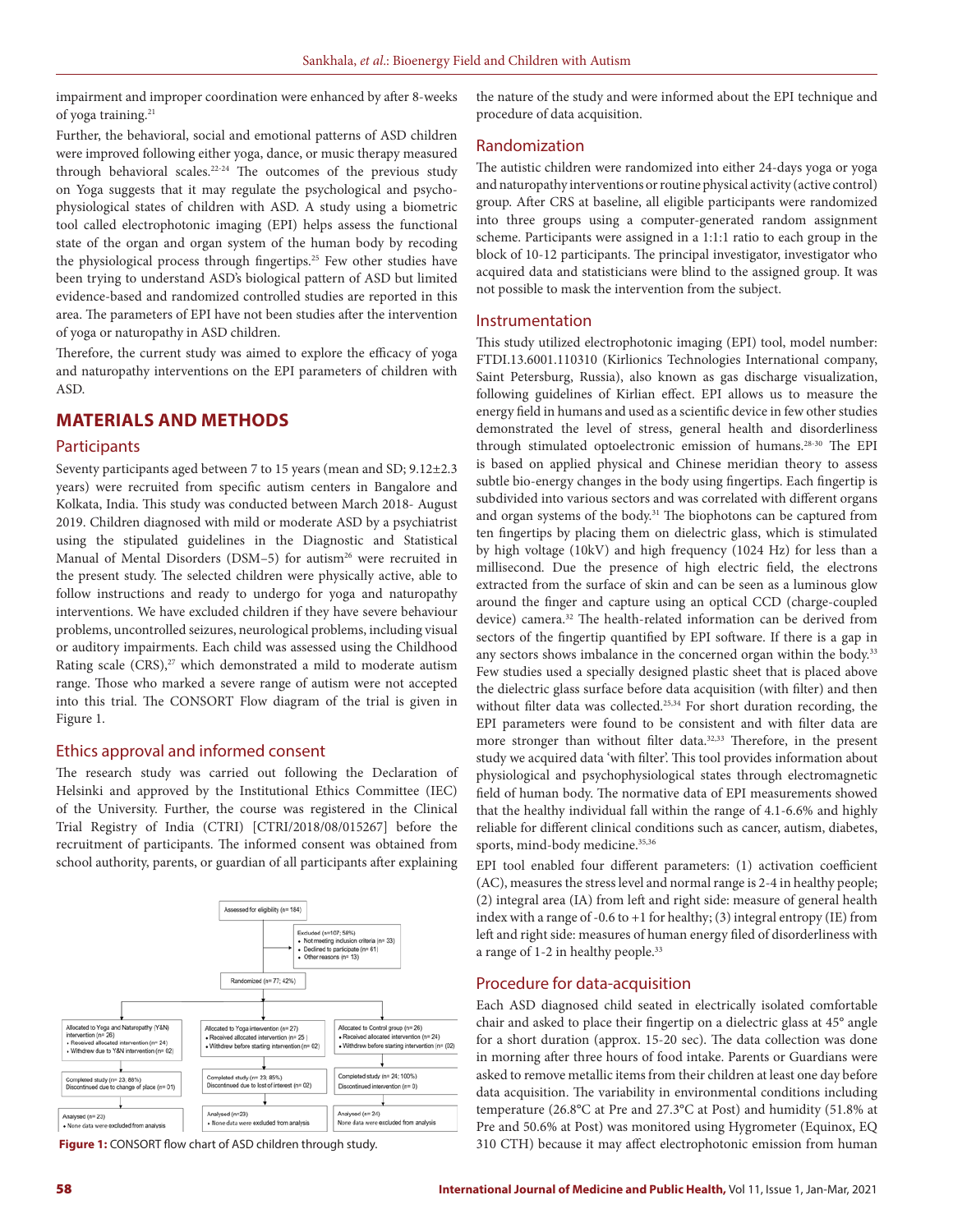participants.37 Prior to data collection on EPI, children were exposed to the method of placing their fingertip on a plane glass surface. Once they are comfortable and stable, data was acquired as per the instructions stipulated in the EPI manual. If still the collected data was not clear, it was repeated twice or participant was discarded from the study. None of the potential participants were discarded due to above reason. After data collection from all 10 fingertips, every child underwent for randomly assigned intervention for a period of 24 days.

#### Interventions

The study intervention was 24-day structured 60 min integrated yoga protocol, yoga and naturopathy in morning and afternoon with the gap of 2 hrs of food intake. Integrated yoga was a combination of easy physical postures (*sukshma vyayama; asana*), yogic breathing (*pranayama*) and guided relaxation and followed up with mantra chanting that engaged ASD children to be attentive for their body and being present in the moment. The yoga and naturopathy were a combination of abovementioned yoga practices and eight sessions of naturopathy intervention that included abdominal mud pack and enema using lukewarm water, which is therapeutically efficacious and safe.<sup>38</sup> Additionally, the diet pattern was advised by a dietician to yoga and naturopathy group children. The intervention protocol is given in Table 1. The yoga practice and yoga and naturopathy interventions were led by an experienced yoga trainer for children from Yoga University, Bangalore, India. The control group participants continued their normal routine as usual without any change.

### Statistical analysis

Total eighty-four parameters were extracted from left side and right side of EPI data to give a comprehensive energy level description at different organs and organ systems of ASD child. All analyses were conducted using IBM SPSS statistics 24.0 (IBM Corp. Released 2018, IBM SPSS Statistics for Windows, Version 24.0; IBM Corp., Armonk, NY, USA) and JASP 0.10.2. The EPI data is a continuous variables and descriptive statistics were tabulated including the means and standard deviations presented in Table 2. Data analysis was based on the Per-protocol analysis (PPA) method that included all available data in a mixed-model analysis. The EPI parameters were analysed using repeated measures analysis of variance (ANOVA) with two factors *i.e.,* Factor 1: three intervention Groups (YG, YNG and CTL); Factor 2: Time points (Pre and Post). Each EPI parameters were assessed with a Group  $\times$  Time interaction term. The repeated measures of ANOVAs were carried out followed by *post-hoc* analysis with Bonferroni corrections, for all the parameters of EPI.

## **RESULTS**

The ANOVA results of within subject and between subject outcomes are given in Table 3.

## Baseline comparison of YG (*n*=23), YNG (*n*= 23) and CTL (*n*=24)

The 2-way repeated measures of ANOVA showed that there was a significant difference in baseline energy level of IAL, IAR between autism (YG and YNG) and healthy control (*p*<0.001). After intervention period, the ASD control group showed significant difference in IAL  $(p<0.05)$ compared to healthy control group. Similarly, YG showed significant difference with YNG (*p*<0.05), ASD control (*p*<0.05) and healthy control (*p*=0.001). The YNG group showed significant difference with ASD control (*p*<0.001) and no difference with healthy control (*p*>0.05).

#### Within group comparisons (pre-post) in groups

*Post hoc* analysis with Bonferroni adjustment showed a significant improvement in YG and YNG groups as reported in Table 2. The yoga intervention showed a significant improvement in IAL (*p*<0.01; Cohen's  $d=0.41$ ) and IEL ( $p<0.05$ ; Cohen's  $d=0.46$ ) when compared with pre. Similarly, YNG showed there were significant improvement from pre to post in IAL (*p*<0.001; Cohen's *d*= 1.50) and IAR (*p*<0.001; Cohen's *d*= 1.31) whereas no changes were observed in ASD control group.

## **DISCUSSION**

The aim of the present study was to examine the effect of Yoga and combination of yoga and naturopathy interventions on the important parameters of EPI that measures the pattern of bioenergy field in children with autism. Bioenergy field can be one of the indicators to assess the human health.<sup>28</sup> Moreover, it can be also utilized as an important parameter to assess the effectiveness of interventions given to the children with autism, as attempted in the current study.39,40 The autistic children underwent for one-month yoga and combination of yoga and naturopathy interventions that showed promising outcome in the bioenergy field measures through EPI. Both YG and YNG showed improvement in IAL and IAR which is an important indicator of in general health parameter. The IEL and IER reflect the disorderliness in energy pattern. Following the intervention of yoga and naturopathy

#### **Table 1: Yoga practices and naturopathy interventions structure and components**

| A: Yoga.                        |                          |
|---------------------------------|--------------------------|
| Name of the practice (Yoga)     | <b>Duration</b><br>(min) |
| Starting prayer                 | $1$ min                  |
| <b>Breathing Exercises</b>      | $2 \text{ min}$          |
| Preparatory/Dynamic Practice    | $10 \text{ min}$         |
| <b>Wind Releasing Practices</b> | 5 min                    |
| Sun Salutation (10 step)        | 5 min                    |
| Relaxation                      | $1$ min                  |
| Standing asana                  | 5 min                    |
| Sitting asana                   | 6 min                    |
| Prone Posture                   | $2 \text{ min}$          |
| Supine Posture                  | 4 min                    |
| Breathing Practices (Pranayama) | 5 min                    |
| Relaxation                      | 8 min                    |
| Chanting sloka                  | 5 min                    |
| <b>Ending Prayer</b>            | $1$ min                  |
|                                 |                          |

## *B: Naturopathy*

| <b>Name of Treatment</b> | <b>Duration of</b><br>session (min) | <b>Total number of</b><br>sessions |
|--------------------------|-------------------------------------|------------------------------------|
| Mud Pack to abdomen      | 20                                  | 8                                  |
| Enema (lukewarm water)   | 10                                  | 8                                  |
| <b>Diet</b>              | Diet advise will be<br>given        |                                    |
|                          | (what to eat, how                   |                                    |
|                          | to eat, when to                     |                                    |
|                          | eat)                                |                                    |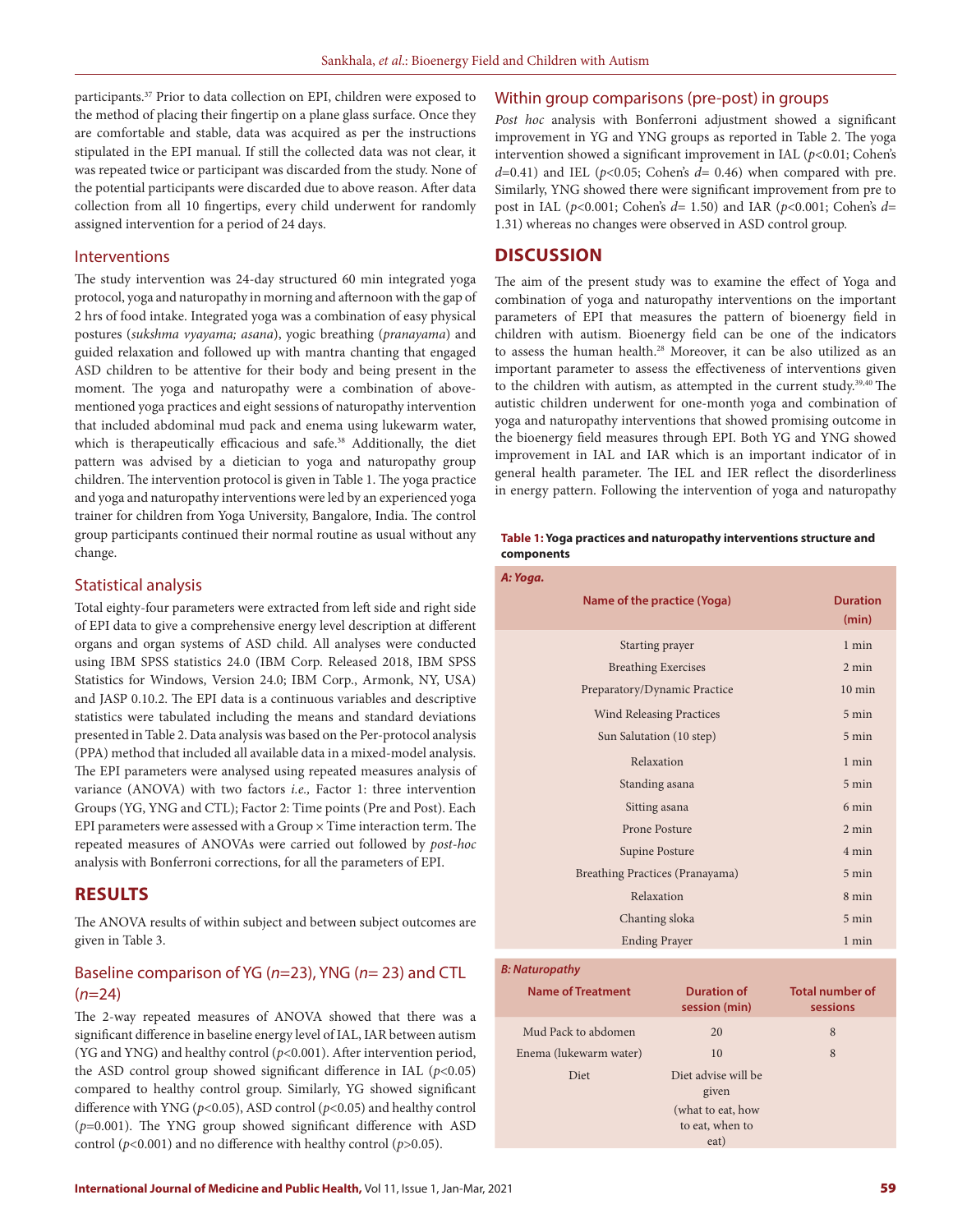| <b>Variables</b> | Yoga<br>$(n=23)$                        |                      | Cohen's d<br><b>Yoga and Naturopathy</b><br>$(n=23)$ |                  |                           | Cohen's d |                  | <b>Control</b><br>$(n=24)$ |         |
|------------------|-----------------------------------------|----------------------|------------------------------------------------------|------------------|---------------------------|-----------|------------------|----------------------------|---------|
|                  | Pre                                     | Post                 |                                                      | Pre              | Post                      |           | Pre              | Post                       |         |
| <b>AC</b>        | $3.01 + 1.62$                           | $3.38 + 1.58$        | 0.23                                                 | $3.69 + 2.25$    | $3.36 + 0.92$             | 0.19      | $3.42 + 2.03$    | $3.35 + 2.01$              | 0.03    |
| <b>IAL</b>       | $0.17+0.34$<br>$0.29 \pm 0.23$ **\$\$\$ |                      | 0.41                                                 | $-0.03+0.33$     | $0.43 \pm 0.18***$ \$\$\$ | 1.50      | $0.14+0.85$      | $0.17+0.80$                | 0.04    |
| <b>IEL</b>       | $1.77 + 0.22$                           | $1.87+0.21*$         | $-0.46$                                              | $1.78 + 0.21$    | $1.84 \pm 0.27$ \$        | 0.25      | $1.79 + 0.40$    | $1.79 + 0.39$              | 0.00    |
| <b>IAR</b>       | $0.11 \pm 0.37$                         | $0.22 \pm 0.36$ \$\$ | 0.30                                                 | $-0.06 \pm 0.35$ | $0.43 \pm 0.19***$ \$\$\$ | 1.31      | $-0.11 \pm 0.26$ | $0.01 \pm 0.18$            | $-0.53$ |
| <b>IER</b>       | $1.88 \pm 0.15$                         | $1.91 \pm 0.17$      | 0.18                                                 | $1.83 \pm 0.18$  | $1.91 \pm 0.19$           | 0.43      | $1.81 \pm 0.41$  | $1.84 \pm 0.37$            | $-0.08$ |

AC: activation coefficient; IAL: integral area left side; IEL: integral entropy left side; IAR: integral area right side; IER: integral entropy right side. \* p<0.05; \*\*<0.01; \*\*\*<0.001; represent significant level in post compared with pre. \$<0.05; \$\$<0.01; \$\$\$<0.001 represent the significant difference from control group.

#### **Table 3: ANOVA results.**

| <b>Measures</b> | <b>Source</b>                       | F(df)        | <i>p</i> -value | <b>Partial</b><br>$\eta^2$ | <b>Observed</b><br><b>Power</b> |
|-----------------|-------------------------------------|--------------|-----------------|----------------------------|---------------------------------|
| AC              | <b>Time Point</b>                   | 0.004(1, 65) | >0.05<br>(NS)   | 0.00                       | .05                             |
|                 | <b>Time Point</b><br>$\times$ Group | 2.41(2, 65)  | >0.05<br>(NS)   | 0.07                       | 0.47                            |
| IAL             | <b>Time Point</b>                   | 24.78 (1,65) | < 0.001         | 0.28                       | 0.32                            |
|                 | <b>Time Point</b><br>$\times$ Group | 10.70(2, 65) | < 0.001         | 0.25                       | 0.99                            |
| IEL             | <b>Time Point</b>                   | 2.29(1,65)   | >0.05<br>(NS)   | 0.03                       | 0.32                            |
|                 | <b>Time Point</b><br>$\times$ Group | 0.65(2,65)   | >0.05<br>(NS)   | 0.02                       | 0.15                            |
| <b>IAR</b>      | <b>Time Point</b>                   | 28.99 (1,65) | < 0.001         | .31                        | 1.0                             |
|                 | <b>Time Point</b><br>$\times$ Group | 7.74(2,65)   | 0.001           | .19                        | .94                             |
| <b>IER</b>      | <b>Time Point</b>                   | 2.61(1,65)   | 0.11<br>(NS)    | .04                        | .36                             |
|                 | <b>Time Point</b><br>$\times$ Group | 0.30(2,65)   | >0.05<br>(NS)   | .0.01                      | .09                             |

showed improvement in general health and energy pattern throughout the body of children with autism. However, we have not observed any changes in stress level as reflected by AC parameter of EPI. This may be due to ASD children may have delayed self-awareness and struggle with poor insight.<sup>41,42</sup>

Children with autism is associated with inattentiveness, overactivity and impulsiveness that constantly affect the metabolic process and replenishing their required energy for normal functioning. This is mainly due to children with ASD have gastrointestinal (GI) symptoms including abdominal pain, constipation and diarrhoea that increases severe rigid-compulsive symptoms.<sup>43</sup> This is the first study, where yoga was given with add-on naturopathy intervention that showed beneficial effect on the energy pattern in EPI parameters of children with ASD. The naturopathy intervention included cleansing practices that help to remove toxins from the body and improves the health of gut (enteric) microbiome (GM) in ASD children. The GM play a causative role in ASD<sup>44</sup> and can be modified through yoga and naturopathy interventions.<sup>45</sup> Moreover, yoga practice influence microbiome-gut-brain axis, a complex communication pathway, that has causal effects on brain and behaviour.<sup>46</sup> The microbiome has intricate communication between the external environment and the human body that influence brain function and behaviour.47 Other few studies demonstrated the effectiveness of yoga on the functional abdominal pain including reduction of pain intensity and frequency and improve the quality of sleep in children.<sup>48,49</sup>

The practice of yoga helps to energize the body and bring harmony between body and mind.<sup>50</sup> The structured yoga program with continuous repeated sessions increases attentiveness, calmness, with reduction in severity of symptoms.<sup>19</sup> Moreover, the repeated sessions enhance recall ability, imitation skills, facial expression and verbal receptive skills in children with ASD. Scientific studies showed that when children imitate repeatedly the body positions and movements guided by a yoga therapist may stimulate mirror neurons system (MNS).<sup>51</sup> Activation in MNS in autism improves higher level of cognitive process and social learning behaviour.<sup>52</sup> Following yoga practice improves motor abilities including balance, strength and flexibility) and social behaviour in children. However, few other studies reported yoga practices have beneficial effect on physical activity including hyperactivity, self-efficacy and socialization in children with autism.53,54 The results of the previous findings are in agreement with the present study outcome that energy level was improved following yoga and naturopathy interventions in children with autism.

Despite of encouraging results, the current study has several limitations including development and standardisation of yoga and naturopathy module that may limit the feasibility of the current study. However, the considered module was taken from the previous study.<sup>55</sup> The other limitation was not assessing the quality of life of parents though they were also present during the data acquisition and interventions. Future study can be plan on both children and parents using various comprehensive neuropsychological and petrophysical scales for better understanding. A feasibility study can be planned after standardizing and validating yoga and naturopathy module neurodevelopmental disorder including autism.

# **CONCLUSION**

The practice of yoga with naturopathy interventions showed beneficial for children with autism. Yoga can be considered as one of the therapeutic techniques that helps to channelize the energy through the body which helps to reduce the severe of symptoms in autistic children. Moreover, naturopathy intervention can play a major role to reduce the physical complications including constipation, irritable bowel syndrome (IBS) and other GIT related issues in children.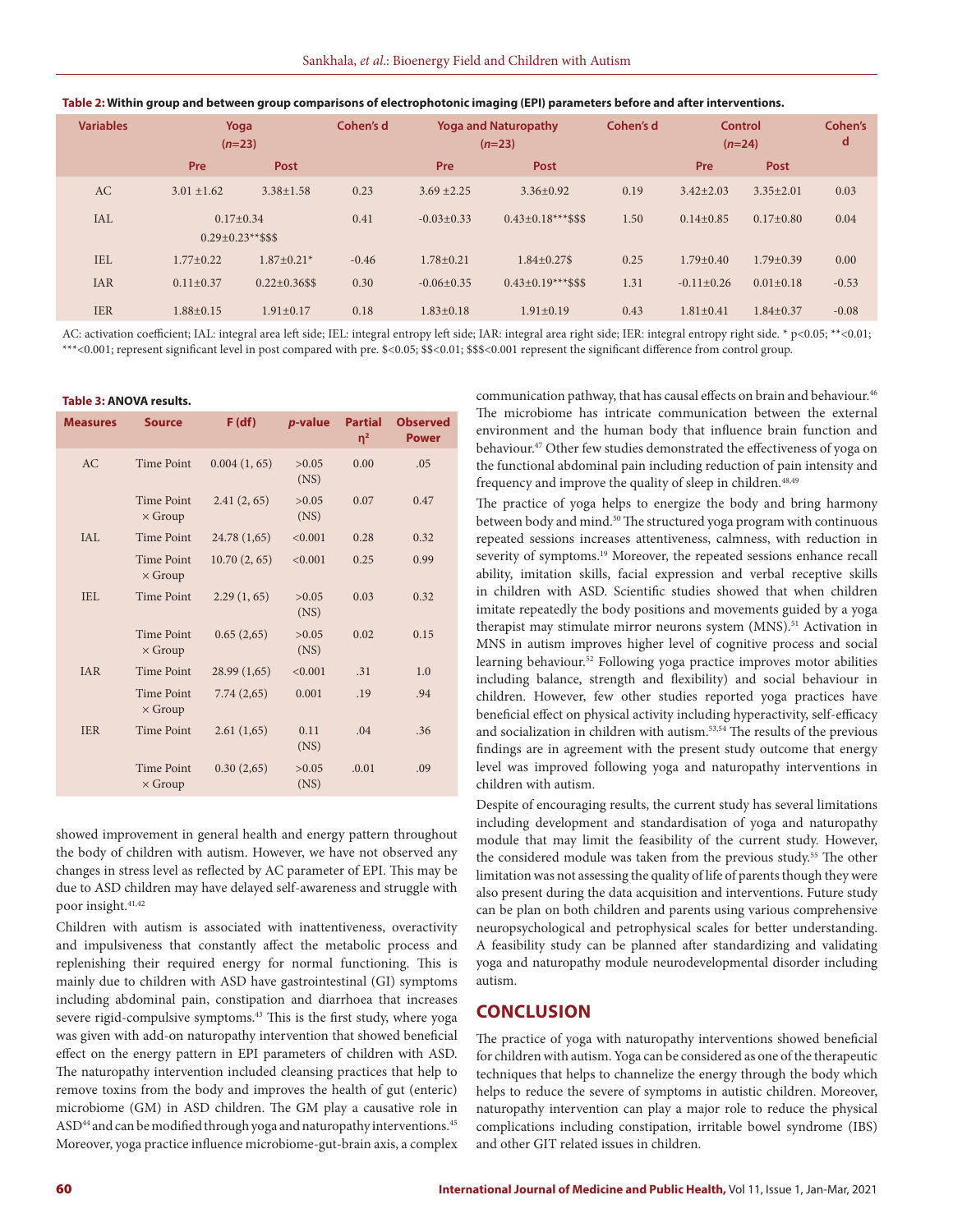#### **ACKNOWLEDGEMENT**

Authors would like to thank Dr. Jayashree from Asha Foundation, Dr. Sridip Chaterjee and his students from Department of Physical Education, Jadavpur University and Dr. Sivakumar, S-VYASA University for helping at different stages of the data collection on children with autism. Also, authors would like to thank all participants and their families to participate and support in the study.

### **CONFLICT OF INTEREST**

The authors declare no conflict of interest.

### **ABBREVIATIONS**

**ASD:** Autism Spectrum Disorder; **EPI:** Electrophotonic imaging; **YG:** Yoga Group; **YNG:** Yoga and Naturopathy; **CG:** Control Group; **AC:** Activation Coefficient; **IAL and IAR:** Integral Area left and right; **IEL and IER:** Integral Entropy left and right; **IAYT:** Integrated approach of yoga therapy; **CAM:** Complementary and alternative medicine; **GI:** Gastrointestinal; **CRS:** Childhood Rating scale; **ANOVA:** Analysis of variance; **MNS:** Mirror neurons system; **IBS:** Irritable bowel syndrome; **GIT:** Gastro Intestinal Tract.

#### **REFERENCES**

- 1. WHO. Autism Spectrum Disorder. World Health Organization. 2019. Toegang verkry Desember 12, 2019. https://www.who.int/news-room/fact-sheets/detail/ autism-spectrum-disorders
- 2. Raina SK, Kashyap V, Bhardwaj AK, Kumar D, Chander V. Prevalence of autism spectrum disorders among children (1-10 years of age): Findings of a mid-term report from Northwest India. J Postgrad Med. 2015;61(4):243-6. doi:10.4103/0022-3859.166512
- 3. Christensen DL, Baio J, Naarden VBK, *et al.* Prevalence and characteristics of autism spectrum disorder among children aged 8 years: Autism and developmental disabilities monitoring network, 11 sites, United States, 2012. MMWR Surveill Summ. 2016;65(3):1-23. doi:10.15585/mmwr.ss6503a1
- 4. Baio J. Prevalence of autism spectrum disorders: Autism and developmental disabilities monitoring network, 14 sites, United States, 2008. In: Autism Spectrum Disorders: Guidance, Research and Federal Activity. 2012;27-60.
- 5. Baird G, Simonoff E, Pickles A, *et al.* Prevalence of disorders of the autism spectrum in a population cohort of children in South Thames: The Special Needs and Autism Project (SNAP). Lancet. 2006;368(9531):210-5. doi:10.1016/S0140- 6736(06)69041-7
- 6. Hallmayer J, Cleveland S, Torres A, *et al.* Genetic heritability and shared environmental factors among twin pairs with autism. Arch Gen Psychiatry. 2011;68(11):1095-102. doi:10.1001/archgenpsychiatry.2011.76
- 7. Chaste P, Leboyer M. Autism risk factors: Genes, environment and geneenvironment interactions. Dialogues Clin Neurosci. 2012;14(3):281-92.
- 8. Grabrucker AM. Environmental factors in autism. Front Psychiatry. 2013;3(1):118. doi:10.3389/fpsyt.2012.00118
- 9. Hesselmark E, Plenty S, Bejerot S. Group cognitive behavioural therapy and group recreational activity for adults with autism spectrum disorders: A preliminary randomized controlled trial. Autism Published Online 2014;18(6):672- 83. doi:10.1177/1362361313493681
- 10. Regehr K, Feldman M. Parent-Selected interventions for infants at-risk for autism spectrum disorders and their affected siblings. Behav Interv Published Online. 2009;24(4):237-48. doi:10.1002/bin.291
- 11. Nazni P, Wesely EG, Nishadevi V. Impact of casein and gluten free dietary intervention on selected autistic children. Iran J Pediatr. 2008.
- 12. Alanazi AS. The role of nutraceuticals in the management of autism. Saudi Pharm J. 2013;21(3):233-43. doi:10.1016/j.jsps.2012.10.001
- 13. Golnik AE, Ireland M. Complementary alternative medicine for children with autism: A physician survey. J Autism Dev Disord. 2009;39(7):996-1005. doi:10.1007/s10803-009-0714-7
- 14. Höfer J, Hoffmann F, Kamp-Becker I, *et al.* Complementary and alternative medicine use in adults with autism spectrum disorder in Germany: Results from a multi-center survey. BMC Psychiatry. 2019;19(1):53. doi:10.1186/s12888- 019-2043-5
- 15. Hsiao EY. Gastrointestinal issues in autism spectrum disorder. Harv Rev Psychiatry. 2014;22(2):104-11. doi:10.1097/HRP.0000000000000029
- 16. Ming X, Julu POO, Brimacombe M, Connor S, Daniels ML. Reduced cardiac parasympathetic activity in children with autism. Brain Dev. 2005;27(7):509-16. doi:10.1016/j.braindev.2005.01.003
- 17. Mostofsky SH, Ewen JB. Altered connectivity and action model formation in autism is autism. Neuroscientist. 2011;17(4):437-48. doi:10.1177/1073858410392381
- 18. Miller M, Chukoskie L, Zinni M, Townsend J, Trauner D. Dyspraxia, motor function and visual-motor integration in autism. Behav Brain Res. 2014;269:95- 102. doi:10.1016/j.bbr.2014.04.011
- 19. Sotoodeh MS, Arabameri E, Panahibakhsh M, Kheiroddin F, Mirdoozandeh H, Ghanizadeh A. Effectiveness of yoga training program on the severity of autism. Complement Ther Clin Pract. 2017;28:47-53. doi:10.1016/j.ctcp.2017.05.001
- 20. Narasingharao K. Efficacy of Structured Yoga Intervention for Sleep, Gastrointestinal and Behaviour Problems of ASD Children: An Exploratory Study. J Clin Diagnostic Res. 2017;11(3):VC01. doi:10.7860/JCDR/2017/25894.9502
- 21. Kaur M, Bhat A. Creative Yoga Intervention Improves Motor and Imitation Skills of Children with Autism Spectrum Disorder. Phys Ther. 2019;99(11):1520-34. doi:10.1093/ptj/pzz115
- 22. Rosenblatt LE, Gorantla S, Torres JA, *et al.* Relaxation Response–Based Yoga Improves Functioning in Young Children with Autism: A Pilot Study. J Altern Complement Med. 2011;17(11):1029-35. doi:10.1089/acm.2010.0834
- 23. Litchke LG, Liu T, Castro S. Effects of Multimodal Mandala Yoga on Social and Emotional Skills for Youth with Autism Spectrum Disorder: An Exploratory Study. Int J Yoga. 2018;11(1):59. doi:10.4103/ijoy.IJOY\_80\_16
- 24. Scroggins M, Litchke L, Liu T. Effects of multisensory yoga on behavior in a male child with Apert and Asperger syndrome. Int J Yoga. 2016;9(1):81. doi:10.4103/0973-6131.171716
- 25. Kostyuk N, Rajnarayanan RV, Isokpehi RD, Cohly HH. Autism from a biometric perspective. Int J Environ Res Public Health. 2010;7(5):1984-95. doi:10.3390/ ijerph7051984
- 26. Battle DE. Diagnostic and Statistical Manual of Mental Disorders (DSM). CoDAS. 2013. doi:10.1007/978-3-642-28753-4\_1094
- 27. Schopler E, Reichler RJ, DeVellis RF, Daly K. Toward objective classification of childhood autism: Childhood Autism Rating Scale (CARS). J Autism Dev Disord. 1980. doi:10.1007/BF02408436
- 28. Kushwah KK, Srinivasan TM, Nagendra HR, Ilavarasu JV. Effect of yoga based techniques on stress and health indices using electro photonic imaging technique in managers. J Ayurveda Integr Med. 2016;7(2):119-23. doi:10.1016/j. jaim.2015.05.001
- 29. Korotkov K. The principles of GDV analysis. (Piet. M, red). 2009. Amazon.com
- 30. Deo G, Kumar IR, Srinivasan TM, Kushwah KK. Cumulative effect of short-term and long-term meditation practice in men and women on psychophysiological parameters of electrophotonic imaging: A cross-sectional study. J Complement Integr Med. 2016;13(1):73-82. doi:10.1515/jcim-2015-0050
- 31. Korotkov K, Williams B, Wisneski LA. Assessing Biophysical Energy Transfer Mechanisms in Living Systems: The Basis of Life Processes. J Altern Complement Med. 2004;10(1):49-57. doi:10.1089/107555304322848959
- 32. Korotkov K. Energy fields electrophotonic analysis in human and nature. In: St. Petersburg. 2011;30-55. Amazon.com Publishing.
- 33. Korotkov K. Human energy field: study with GDV bioelectrography: Backbone Publishing Co. 2002;24–43.
- 34. Deo G, Itagi RK, Thaiyar MS, Kuldeep K. Effect of anapanasati meditation technique through electrophotonic imaging parameters: A pilot study. Int J Yoga. 2015;8(2):117. doi:10.4103/0973-6131.158474
- Kostyuk N, Cole P, Meghanathan N, Isokpehi RD, Cohly HHP. Gas Discharge Visualization: An Imaging and Modeling Tool for Medical Biometrics. Int J Biomed Imaging. 2011;1-7. doi:10.1155/2011/196460
- 36. Korotkov KG, Matravers P, Orlov DV, Williams BO. Application of Electrophoton Capture (EPC) Analysis Based on Gas Discharge Visualization (GDV) Technique in Medicine: A Systematic Review. J Altern Complement Med. 2010;16(1):13- 25. doi:10.1089/acm.2008.0285
- 37. Meo SA, Alsubaie Y, Almubarak Z, Almutawa H, Alqasem Y, Hasanato RM. Association of exposure to radio-frequency electromagnetic field radiation (RF-EMFR) generated by mobile phone base stations with glycated hemoglobin (HbA1c) and risk of type 2 diabetes mellitus. Int J Environ Res Public Health. 2015;12(11):14519-28. doi:10.3390/ijerph121114519
- 38. Yoo T, Bae SH. Efficacy and safety of combined oral and enema therapy using polyethylene glycol 3350-electrolyte for disimpaction in pediatric constipation. Gastroenterol Hepatol Nutr. 2017;20(4):244-51. doi:10.5223/ pghn.2017.20.4.244
- 39. Bhat R, Mavathur R, Srinivasan T. Diabetes mellitus type 2 and yoga: Electro photonic imaging perspective. Int J Yoga. 2017;10(3):152. doi:10.4103/0973- 6131.213469
- 40. Arora NK, Nair MKC, Gulati S, *et al.* Neurodevelopmental disorders in children aged 2–9 years: Population-based burden estimates across five regions in India. PLoS Med. 2018;15(7):e1002615. doi:10.1371/journal.pmed.1002615
- 41. Vidyashree H, Maheshkumar K, Sundareswaran L, Sakthivel G, Partheeban P, Rajan R. Effect of yoga intervention on short-term heart rate variability in children with autism spectrum disorder. Int J Yoga. 2019;12(1):73. doi:10.4103/ ijoy.ijoy\_66\_17
- 42. Huang AX, Hughes TL, Sutton LR, *et al.* Understanding the self in individuals with Autism Spectrum Disorders (ASD): A review of literature. Front Psychol.